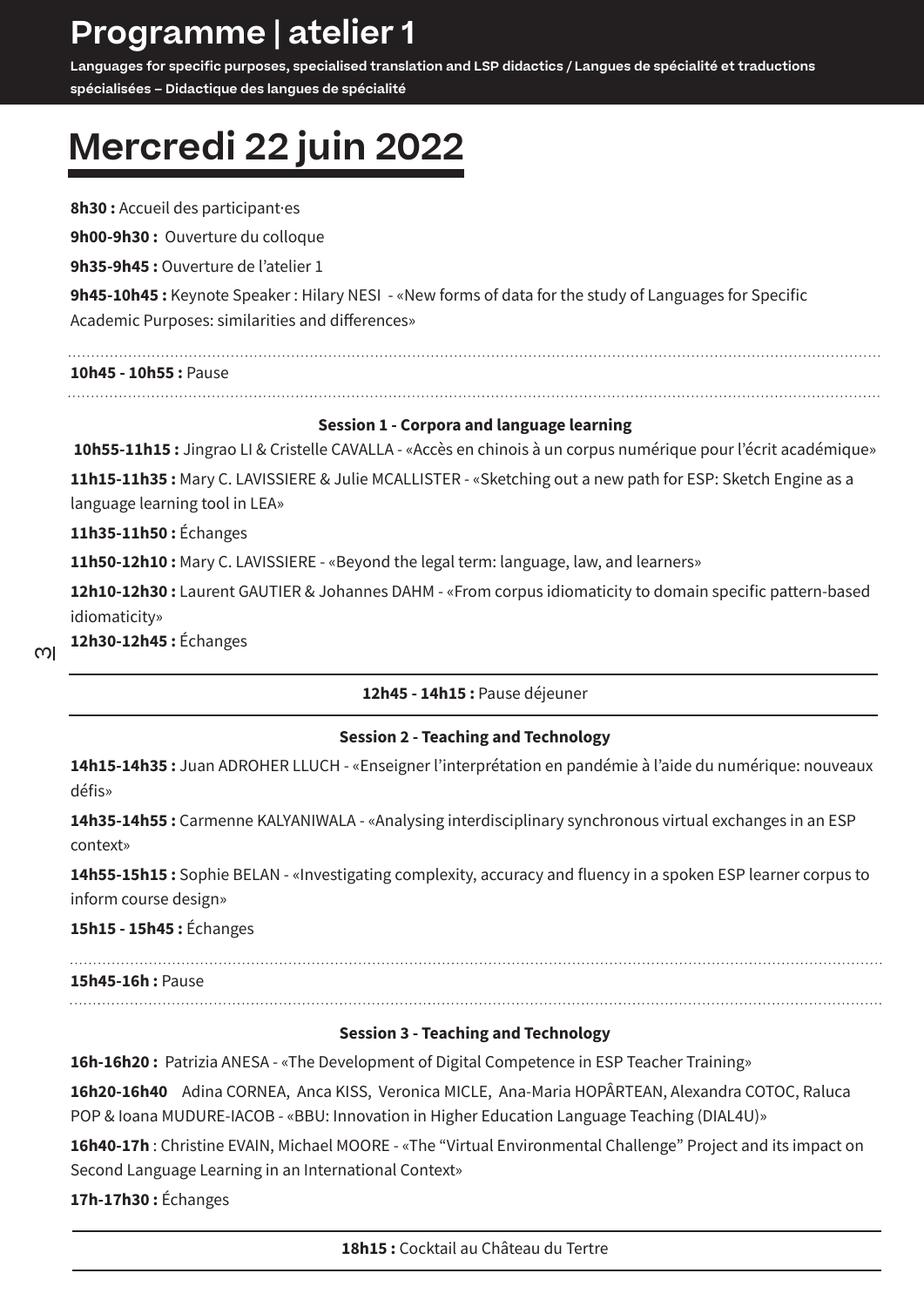## **Programme | atelier 1**

**Languages for specific purposes, specialised translation and LSP didactics / Langues de spécialité et traductions spécialisées – Didactique des langues de spécialité**

# **Jeudi 23 juin 2022**

### **9h00 :** Accueil des participant·es

**9h35 :** Keynote Speaker : Alex Boulton - «Critical mass: A corpus approach to research synthesis, the case of datadriven learning»

#### **10h35-10h45 :** Pause

### **Session 4 - The impact of the Covid-19 pandemic on institutions and practices**

**10h45-11h05:** Kornelija ČAKARUN, Kristina KASTELAN & Daniela KRUZIC - «Online teaching experiences amidst the COVID-19 pandemic

**11h05-11h25 :** Aleksandra Beata MAKOWSKA - «The implementation of technological tools in LSP online classes during the COVID-19 pandemic.»

**11h25-11h40 :** Échanges

**11h40-12h00 :** Rafael SALABERRY «After COVID-19: Reconceptualizing classroom- and study abroad-learning»

**12h00-12h20:** Arthur JOYEUX - «Formation d'enseignants de français de spécialité et de FOS en tant que COVID 19 : un retour d'expérience»»

**12h20-12h35 :** Échanges

 $+1$ 

**12h35-14h35 :** Pause déjeuner

### **Session 5 - Specialised translation**

**14h35-14h55 :** «Traduction juridique à l'aide de DeepL et selon une approche juritraductologique : retour sur expérience»; Enrica BRACCHI

**14h55-15h15 :** «Specialised Translation and Technology. A terminological approach»; Elena Colțoiu RALUCA

**15h15-15h30 :** Échanges

**15h30 - 15h40 :** Clôture de l'atelier 1

**19h45-22h00 :** Dîner sur les Bateaux Nantais

Gare fluviale, place Waldeck Rousseau, quai de la Motte Rouge

44000 Nantes